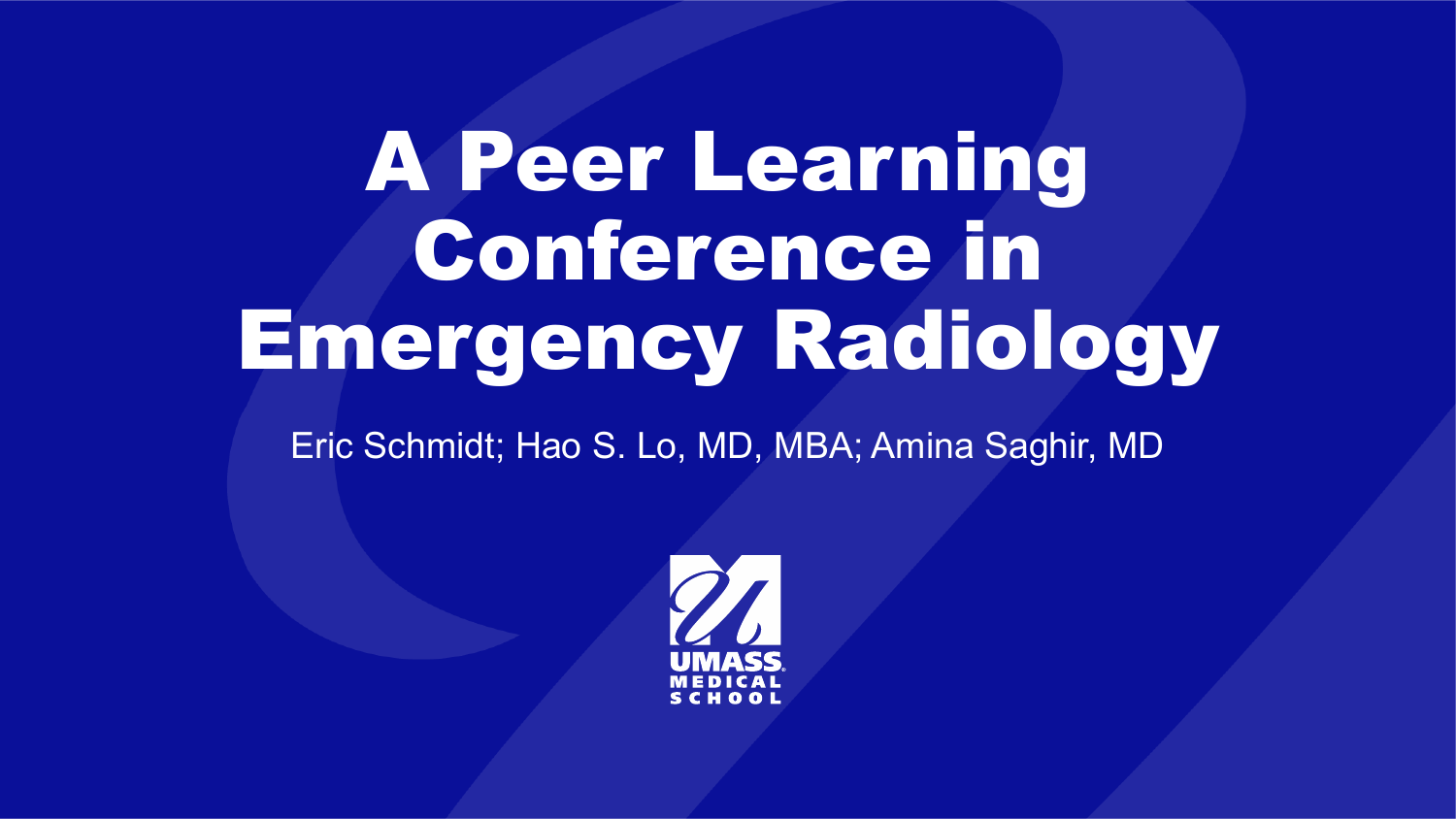### What is peer learning?

**An alternative to peer review inspired by non-punitive error reporting and the just culture patient safety model**



random sampling

interruption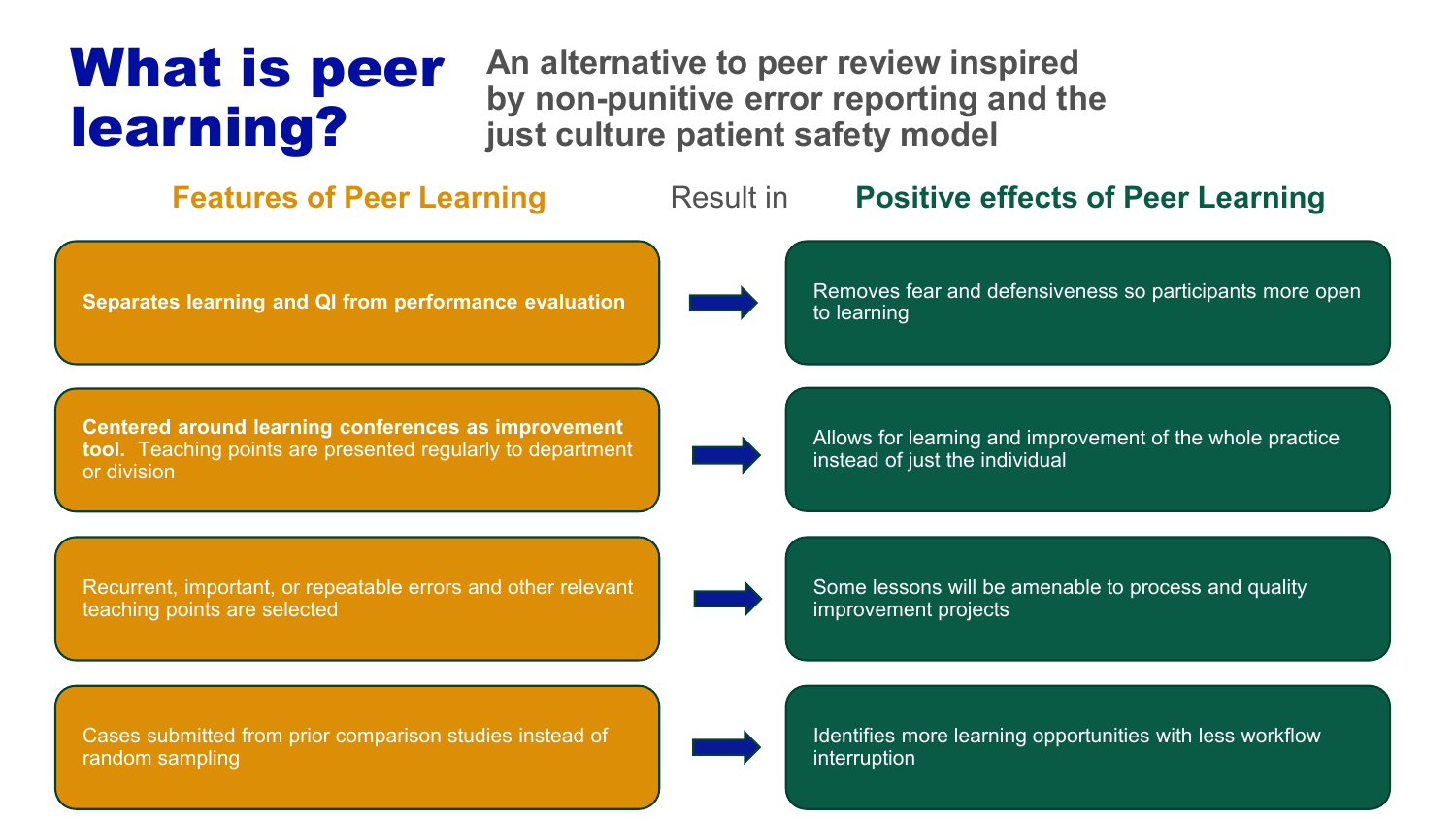#### Our emergency radiology peer learning conference

- Cases read in ED are selected from department-wide peer learning system
	- Academic department with 81 clinical faculty reading one million studies annually
	- ED division covering five emergency departments 24/7, with 11 faculty and one fellow, reading 200,000 studies annually

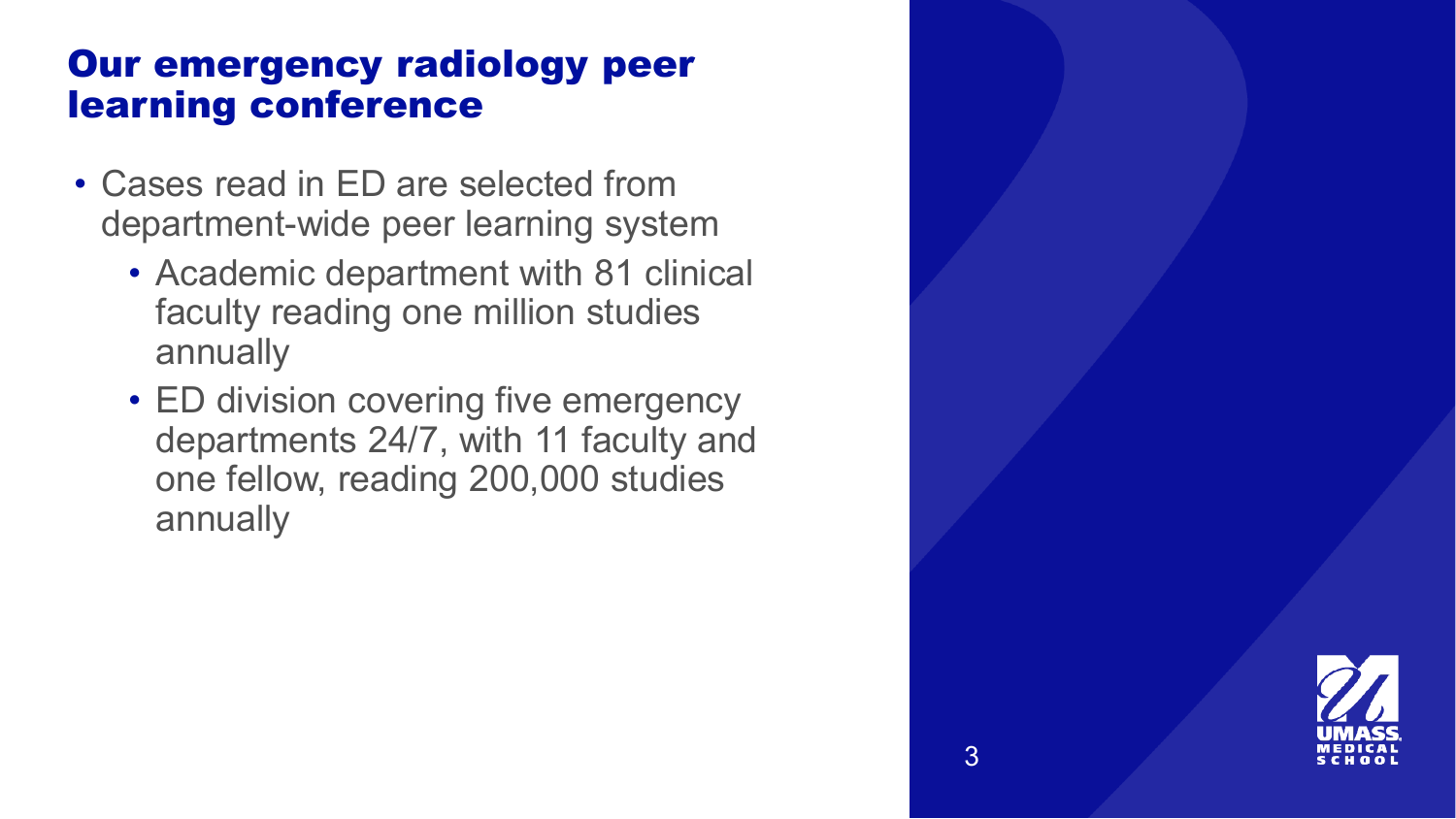#### Our emergency radiology peer learning conference

- Cases reported using peer learning software with PACS integration (right)
	- Identified by radiologists in the ED and other divisions, allowing interdisciplinary feedback.
- Bimonthly Zoom conference with faculty in the ED division
	- Five to 15 cases presented anonymously
	- One faculty member leads group case discussion to identify consensus for sources of error, process improvement opportunities, and other lessons learned

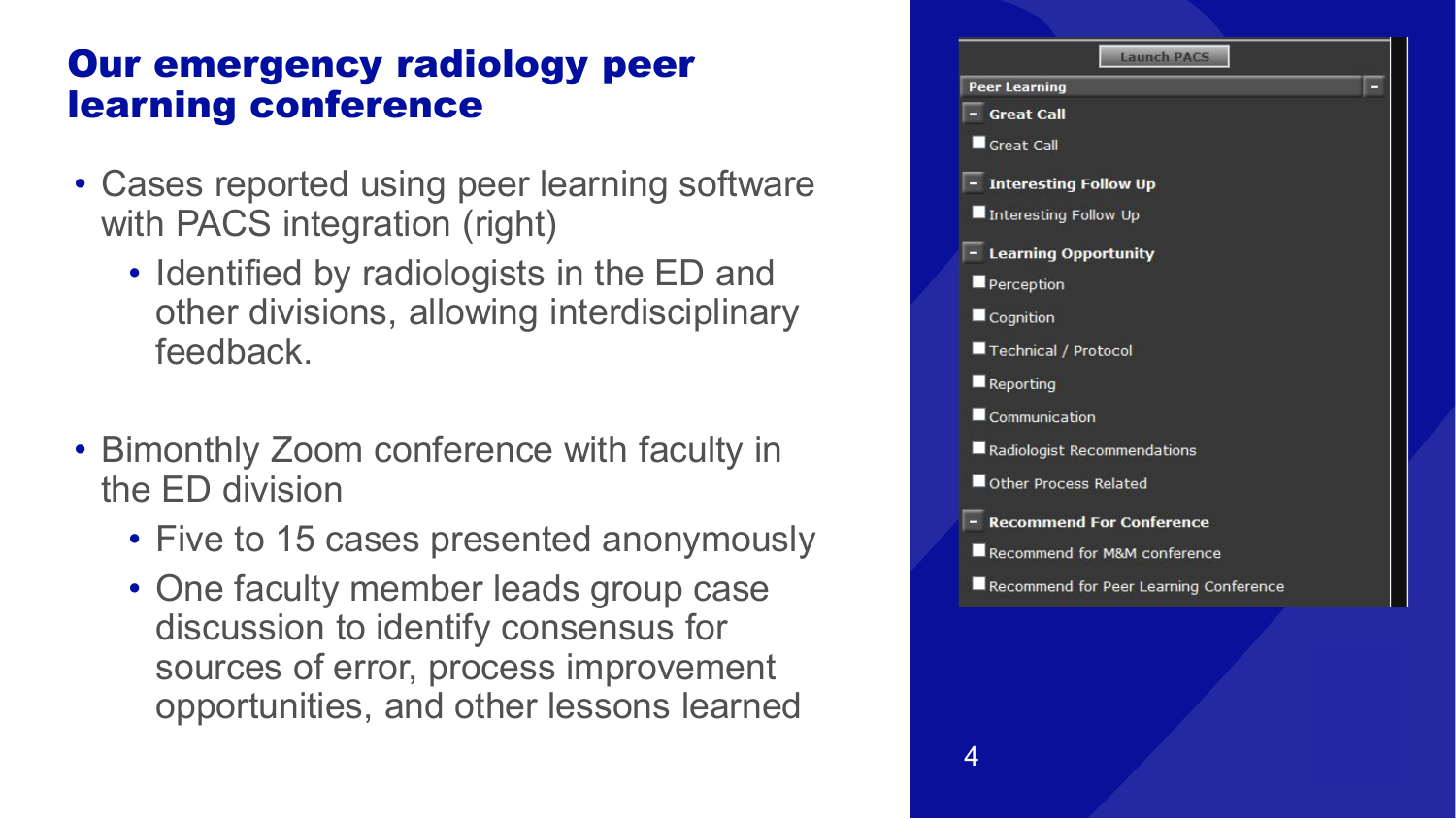### Emergency radiology peer learning conference highlights a variety of cases

Conference volume by **Category of Learning Opportunity** 



- Varied learning opportunities
- Categories of perception, cognition, and satisfaction of search allow discussion of diagnostic error
- Positive feedback with discussion of great calls
- Most conferences identified process improvement opportunities.

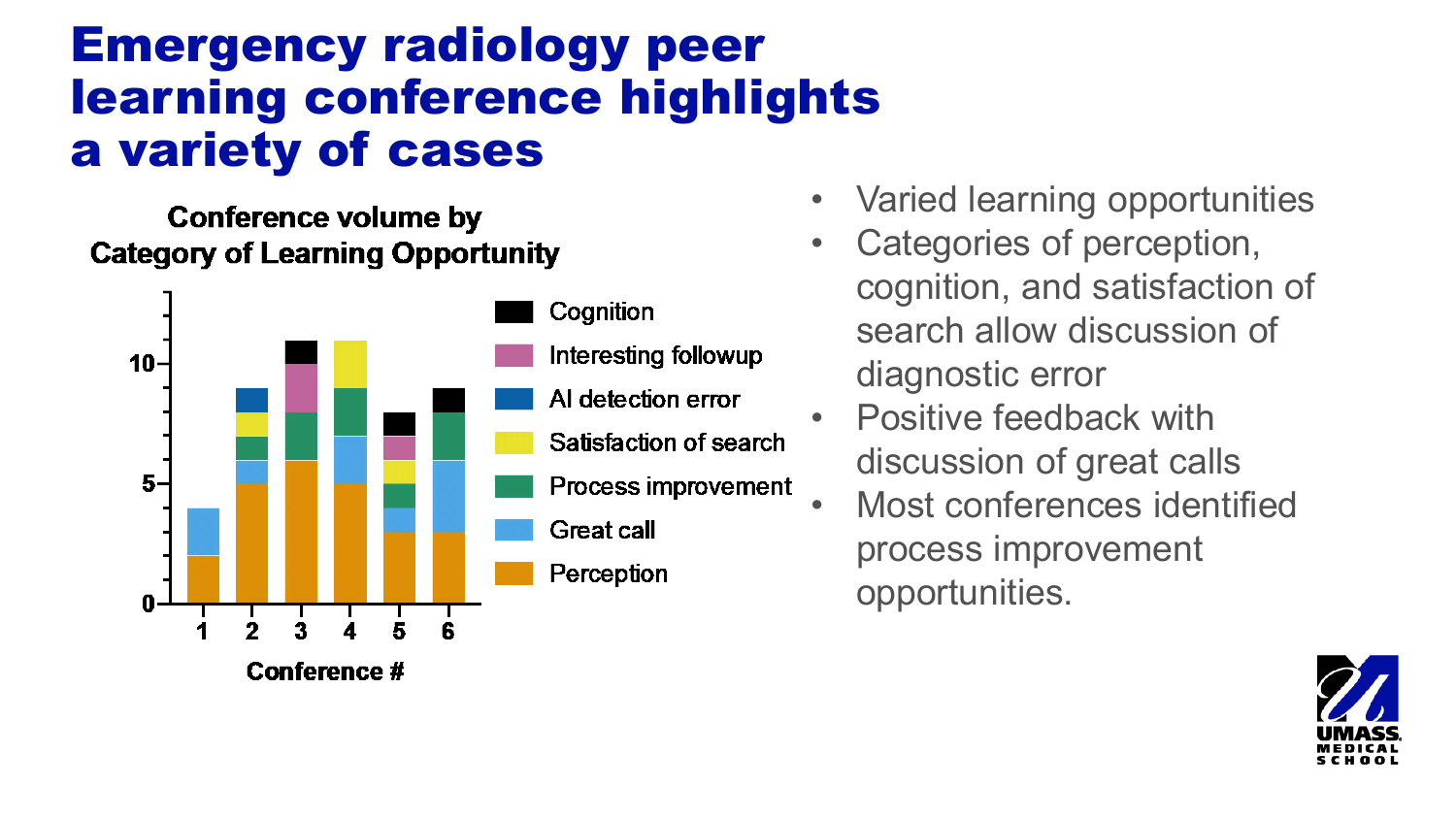### Emergency radiology peer learning promotes inter-division feedback



**Reporting division** 

The ED division is in a unique position to be able to review and be reviewed by multiple divisions, increasing learning opportunities and interdisciplinary feedback. Around half of cases are reported by other divisions.

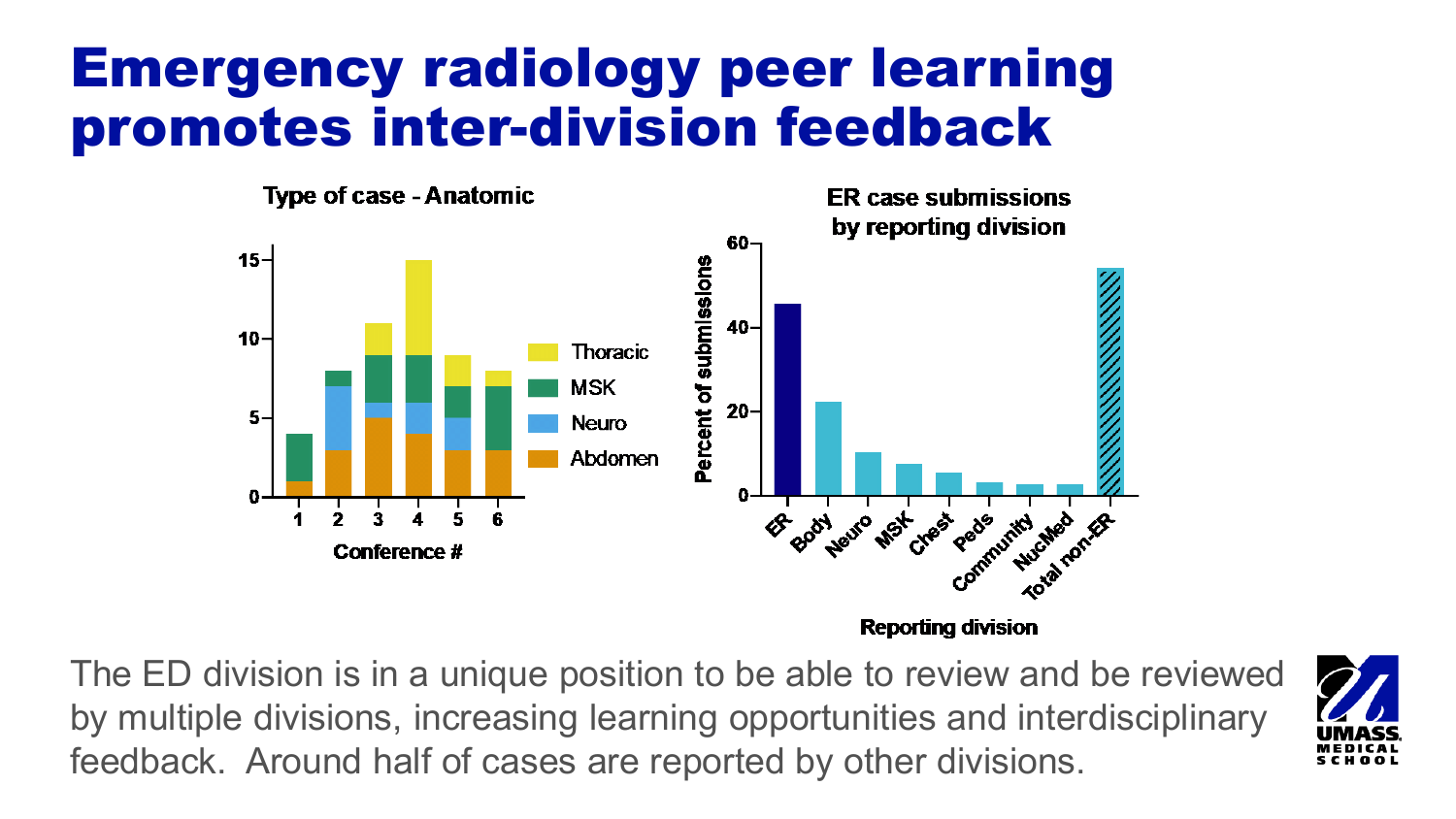## Peer learning has improved case identification over peer review

Positive effects of non-punitive, learning and improvement focused program:

- Identifies more errors with less dedicated review time
- Identifies non-error learning opportunities



**No error Error Peer review** RADPEER 1 RADPEER 2a or higher **Peer learning** "Great call" or "Interesting followup" All others

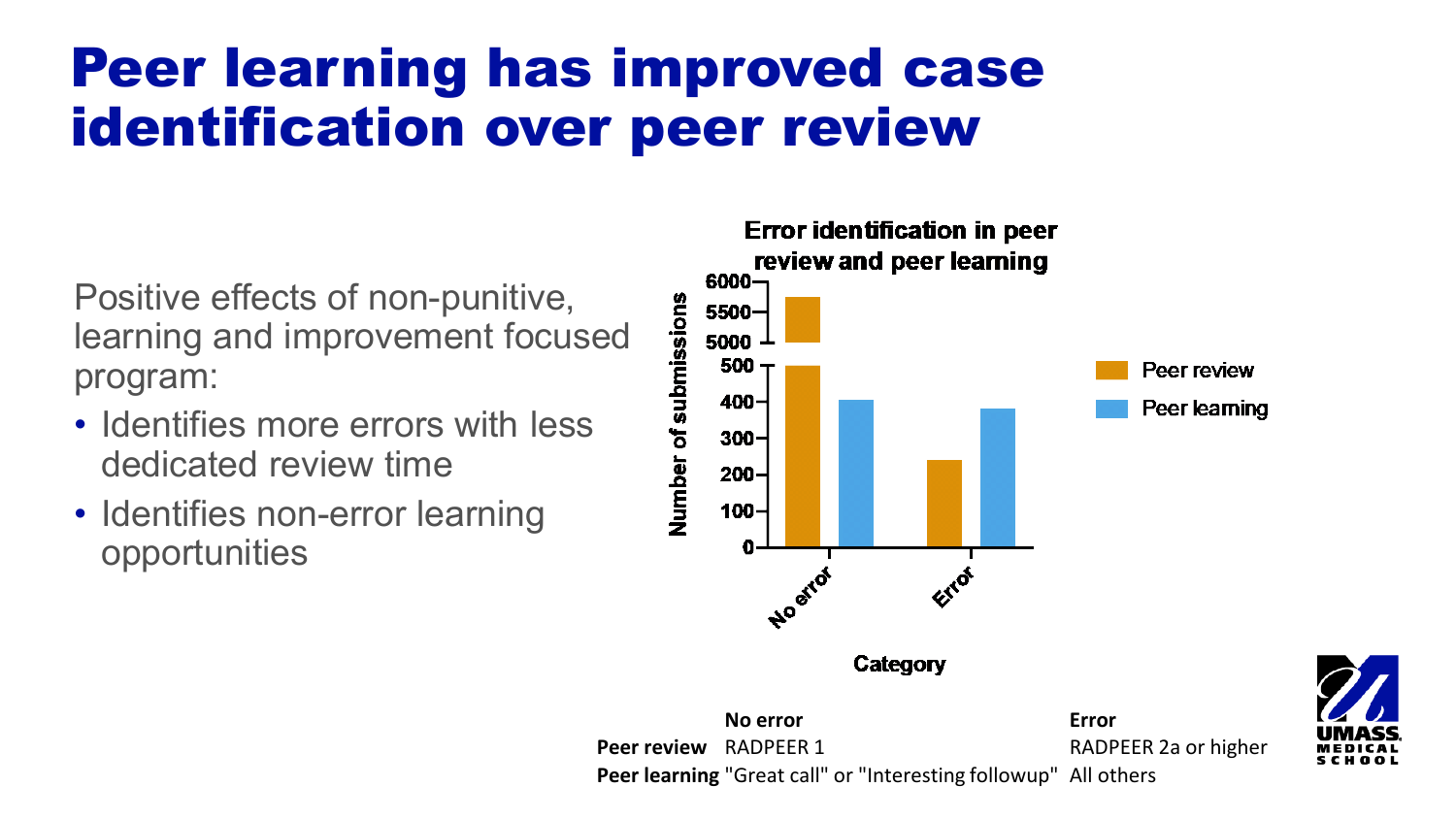### Survey after first conference and six months shows broad support



Survey data show strong support for peer learning as a tool to promote continuing education and clinical improvement.

Feedback improved over time as participants became more familiar with the new system and case submission increased.

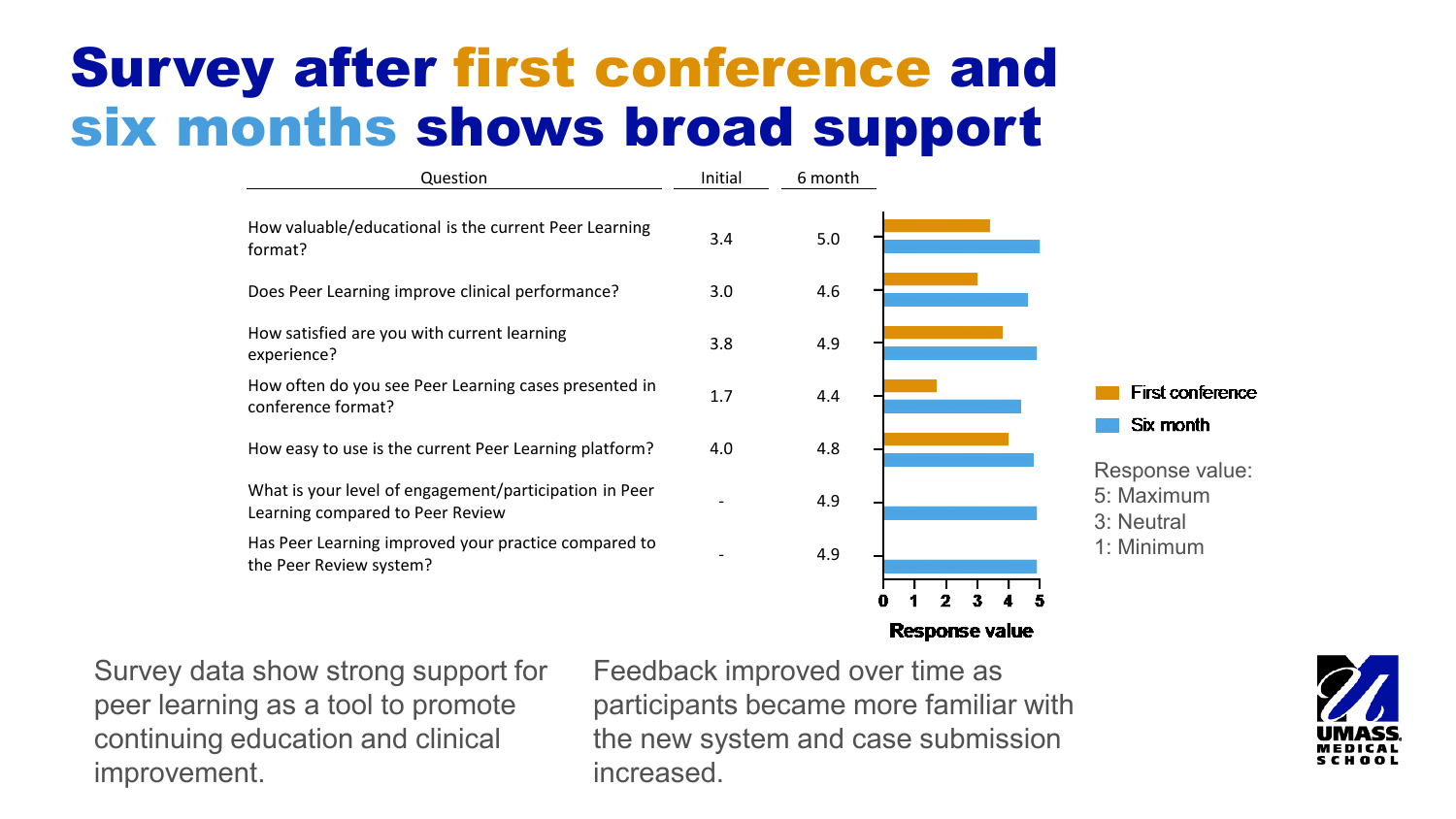#### Lessons learned

- All survey respondents preferred peer learning as a learning and process improvement tool.
- Effectiveness improves with buy-in, familiarity, and engagement of participants
- Departmental peer learning infrastructure facilitates input from other divisions. This allows for a variety of expertise and robust case identification for a small-medium division.